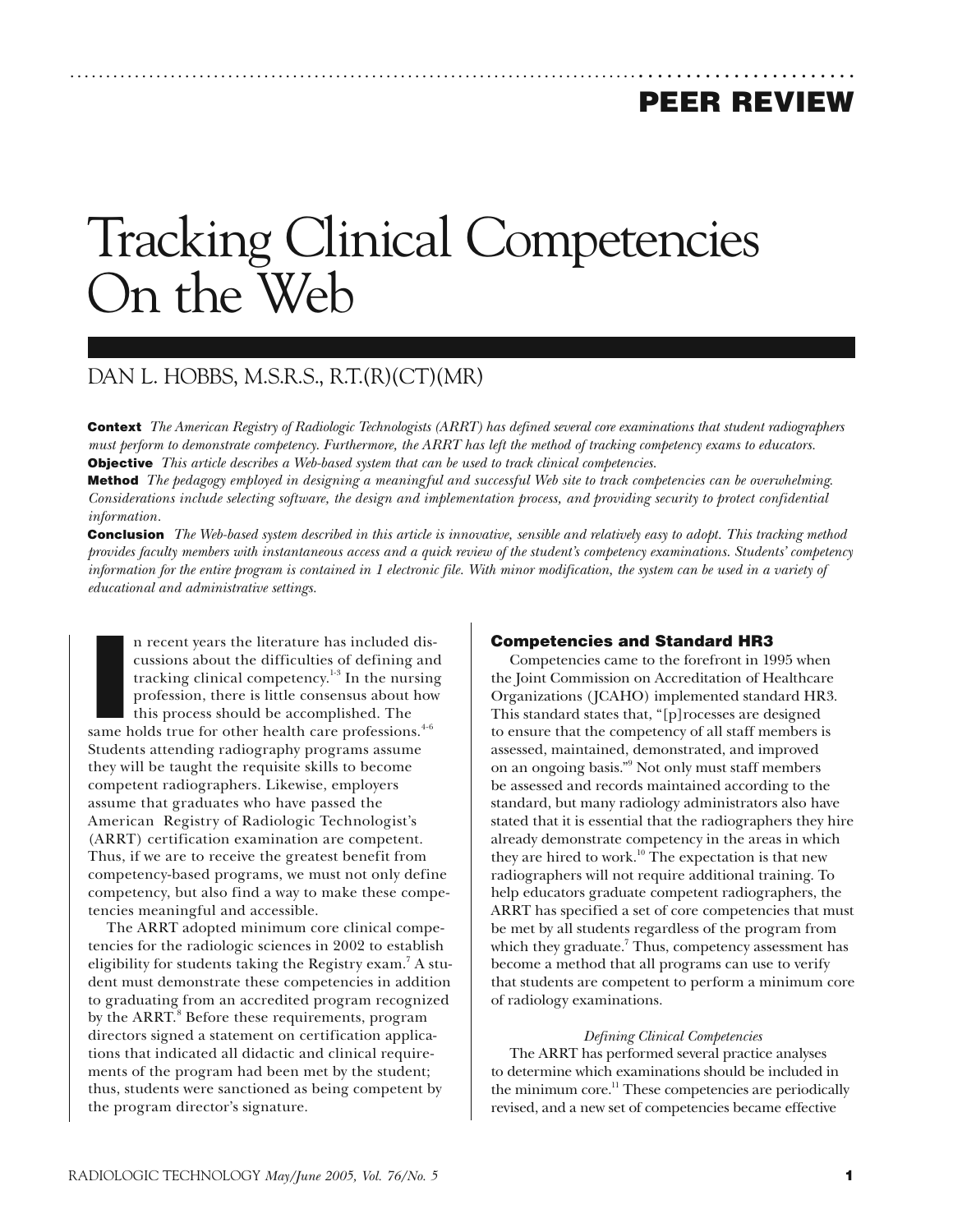January 1, 2005.<sup>7</sup> The ARRT has done a commendable job in defining these competencies, but the Registry left the method of assessing and tracking competencies to educators. Additionally, the ARRT recommends that educational programs include a method of maintaining proficiency once competency has been achieved.<sup>7</sup> Institutions who follow these recommendations undoubtedly will need additional forms to track this data.

.............................................................................................................

#### *Need for a Tracking System*

The data to track these competencies have become burdensome. For example, 1 university program uses a tracking method that includes several forms. The faculty often reviews these forms to determine a student's progress in the program. In the past, the method used to review student competency consisted of pulling the student file and completing a check list to identify competencies completed. This process worked but was not efficient. As a result, a faculty member suggested that these forms be posted on the Web for easier access, evaluation and review. The impetus for this suggested change was to provide instantaneous access and a quick review of the student's competency exams for faculty members. It also was suggested that the Web site contain the students' competency information for the entire program in 1 electronic file.

## **Purpose**

The goal of this article is to demonstrate a Web-based design for tracking clinical competencies. The advantages and disadvantages are discussed, with emphasis placed on the process of tracking rather than methods used for assessment. Specifics of the design process that are covered include selection of software, the design and implementation process, and providing security to protect confidentiality. The article reviews forms that are used and how the records are maintained on the Web.

# **Software Choices**

One of the major decisions before building this Web site was to determine the types of software to be used. An initial decision was to use a database such as Microsoft Access (Microsoft Corporation, Redmond, Wash). This software is part of the Microsoft Office Professional Suite. After consideration, it was decided that this database would work, but it did not have the ability to allow a viewer to look at all student records simultaneously without designing specific reports to query the data. Likewise, dynamic Web databases such as PERL, CGI, PHP or mySQL were suggested. These acronyms refer to higher-level programming languages and require skills in scripting languages.<sup>12</sup> A quick search on Goggle (www.google.com) proved that this method would be time consuming and would require paying a Web designer and programmer. Remuneration was not possible because of limited resources for the project. Also, it was important that the Web site be developed in a timely fashion. Learning new software and programming languages would delay the project.

#### *Microsoft Office*

A quick survey of clinical affiliates showed that most users had access to Microsoft Office software. Likewise, this software was readily available on campus. Therefore, it was decided that Microsoft Office Professional 2000 would be used, specifically Microsoft Word and Microsoft Excel. If a clinical site did not have Word or Excel, documents produced with this software could easily be converted to a portable document format (PDF) using Adobe Acrobat (Adobe Systems Incorporated, San Jose, Calif) software. This would enable clinical sites an alternative method of viewing the same data.

In addition to Word and Excel, basic hypertext markup language (HTML) software was needed to implement the project. Dreamweaver MX (Macromedia, San Francisco, Calif) was used for this purpose, but any HTML editing software could have been used. Basic skills in Web design are needed to build a site; however, such a project can be implemented with minimal training. Even a novice designer with basic HTML skills can design a simple Web site that meets the needs of faculty and students. It is beyond the scope of this article to discuss the specifics of Web design, but a similar site can be built with the help of personnel from instructional technology resource centers, which are integral departments at most colleges and universities.

#### **Design Process**

When considering the Web site design, the intent was to post all the forms needed by the clinical instructors on the Web. Likewise, the clinical coordinator suggested including the clinical course syllabi and a list of the competency requirements mandated by the ARRT.

With this in mind, the initial development necessitated dividing the clinical core competencies into 5 semesters. This allowed the competencies to be distributed throughout the length of the program. Next, the competencies were distributed on an Excel worksheet to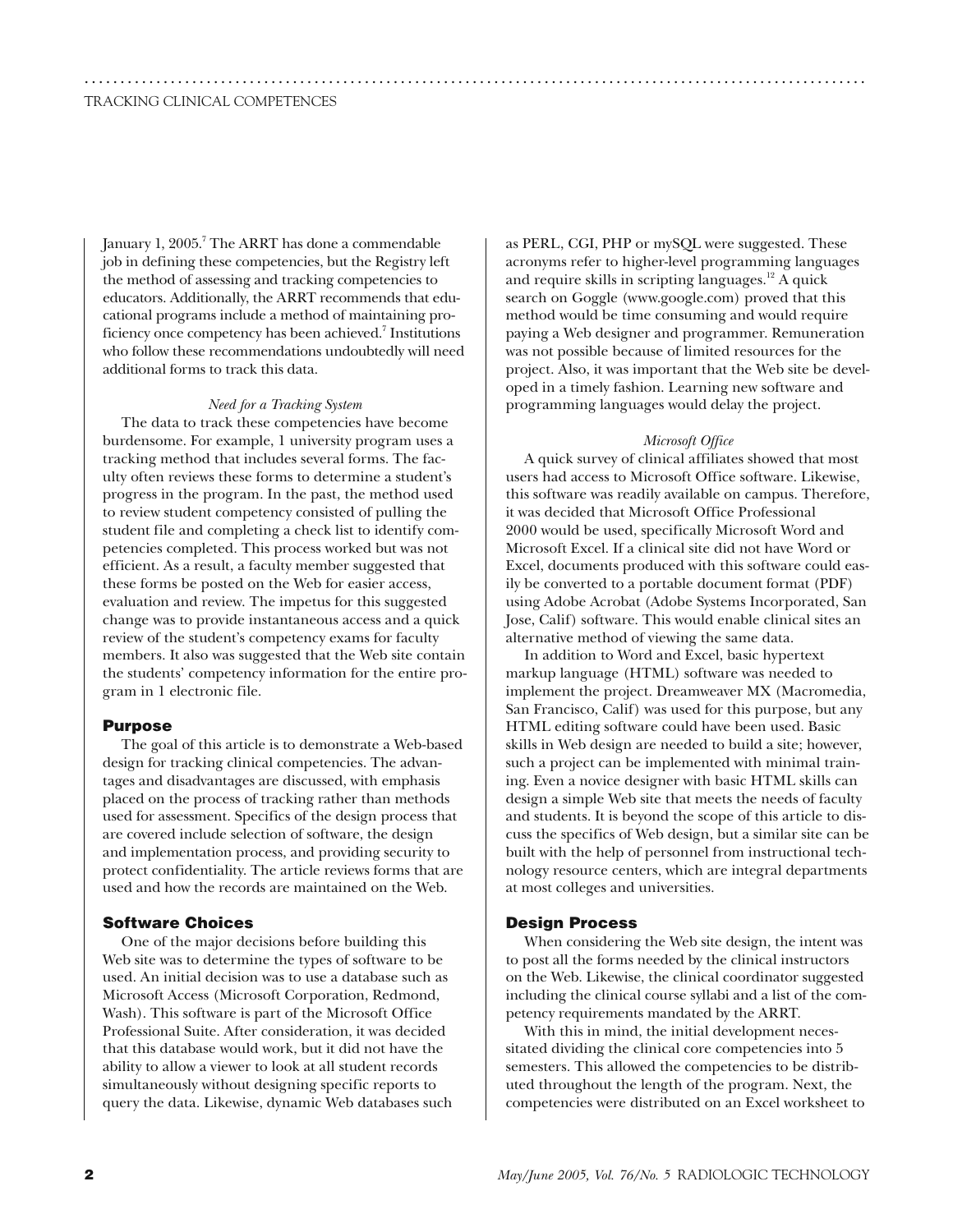coincide with the curriculum design of the courses taught each semester. The goal was to be able to open an Excel file and have access to all student records; consequently, it was important to include all clinical competencies on a master competency list. After this form was completed, the rest of the project fell into place because the additional forms needed for the Web site were already in use (ie, course syllabi, room assignments, grading and other forms). It then became a matter of providing hyperlinks to this data.

# **Web Site Review**

It may be helpful for readers to access the Web site while reading this article. The universal resource locator (URL) is www.isu.edu/radsci/rsclinical. The Web site is located on a university server and is currently used by faculty and staff to view, retrieve and track clinical competencies of students in the program.

By navigating to the Web site, the reader will be directed to links for the tracking mechanism. Once there, viewers see a picture of 2 senior students currently enrolled in the program. (See Fig. 1.) This image can be changed at the designer's discretion and adds personalization when current students are represented. The tabs at the top of the Web page direct the reader to the other areas of the site. They are labeled "Home," "Forms," "Syllabi" and "Records." The first 3 tabs are open to anyone wanting to look at the information. Readers may explore the information there; the forms are not copyright protected and can be downloaded and modified. The fourth, or records part of the site, is password protected and requires authentication to enter. Each section of the Web site is reviewed below.

#### *Forms Section*

When navigating to the forms section of the site, the viewer is directed to several links. (See Fig. 2.) Directly under the label entitled "Clinical Competency Forms" a hyperlink labeled "R.S. 389 Fall Semester First Year (Excel)" appears. After downloading or reviewing this form, the user sees a list of the clinical competencies required during the first semester. (See Fig. 3.) Clinical instructors (CIs) use this form to evaluate the student, and the student is responsible for faxing or bringing the completed form to the department. The same form is used each semester, but the competencies change to reflect what is being taught. From this form, the secretary adds the date of the completed competency to a



**Fig. 1.** *Home page of the Web site.*

.............................................................................................................



**Fig. 2.** *Forms section of the Web site. Arrow and box indicate the hyperlink for the fall semester clinical competency form.*

master list that resides on the secure portion of the Web site. (See Fig. 4.) This spreadsheet is the checklist used to record completion of competencies and validate the ARRT clinical competency requirement.

The viewer also will find a heading entitled "Miscellaneous Forms" in the forms section of the Web site. (See Fig. 2.) CIs can find all the documents needed for tracking student information under this heading. Hyperlinks to the following documents are included:

- Monthly attendance.
- Competency and continued competency.
- Clinical evaluation.
- Clinical site midterm and final evaluations.
- Patient care competency.
- Room assignments.
- Simulation.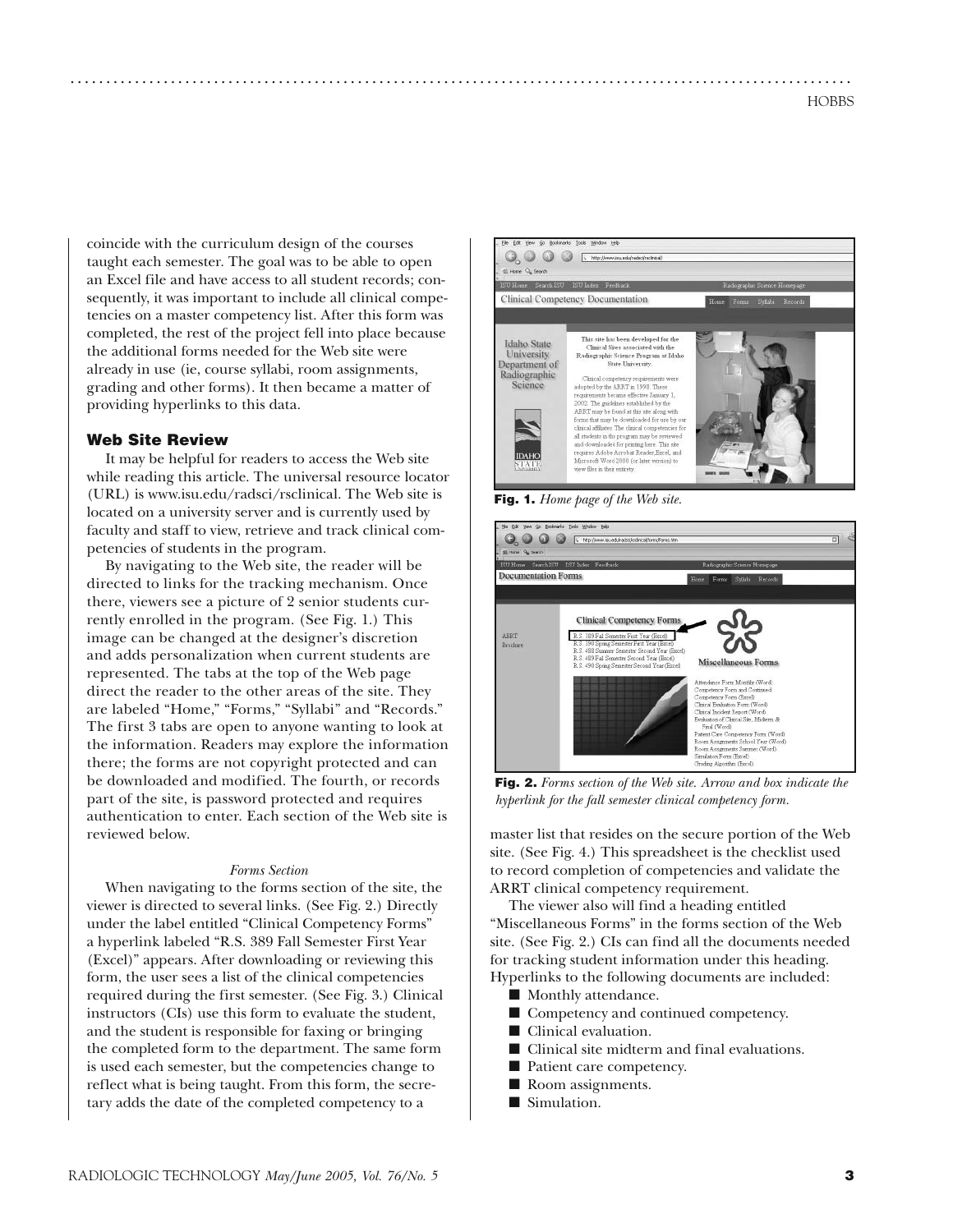| <b>Student Name</b>       |  |  |  |                   |                                |  |  |  |  |  |  |  |  |                                |                 |                |       | <b>Clinical Competency Documentation Form</b> |       |             |                 |                             |                      |                      |                            |
|---------------------------|--|--|--|-------------------|--------------------------------|--|--|--|--|--|--|--|--|--------------------------------|-----------------|----------------|-------|-----------------------------------------------|-------|-------------|-----------------|-----------------------------|----------------------|----------------------|----------------------------|
| Reviewed with the Student |  |  |  |                   | $\Box$ Yes $\Box$ No           |  |  |  |  |  |  |  |  | R.S. 389 Applied Radiography I |                 |                |       |                                               |       |             |                 |                             |                      |                      |                            |
|                           |  |  |  | Student Signature |                                |  |  |  |  |  |  |  |  |                                |                 |                |       |                                               |       |             |                 |                             |                      |                      |                            |
|                           |  |  |  |                   |                                |  |  |  |  |  |  |  |  |                                |                 |                |       |                                               |       |             |                 |                             |                      |                      |                            |
|                           |  |  |  |                   | Clinical Coordinator Signature |  |  |  |  |  |  |  |  |                                |                 |                |       |                                               |       |             |                 |                             |                      |                      |                            |
|                           |  |  |  |                   |                                |  |  |  |  |  |  |  |  |                                |                 |                |       |                                               |       |             |                 |                             |                      |                      |                            |
|                           |  |  |  |                   |                                |  |  |  |  |  |  |  |  |                                |                 |                |       |                                               |       |             |                 |                             |                      |                      |                            |
|                           |  |  |  |                   |                                |  |  |  |  |  |  |  |  |                                |                 |                |       |                                               |       |             |                 |                             |                      |                      |                            |
|                           |  |  |  |                   |                                |  |  |  |  |  |  |  |  |                                |                 |                |       |                                               |       |             |                 |                             |                      |                      |                            |
|                           |  |  |  |                   |                                |  |  |  |  |  |  |  |  |                                |                 |                |       |                                               |       |             |                 |                             |                      |                      |                            |
|                           |  |  |  |                   |                                |  |  |  |  |  |  |  |  |                                |                 |                |       |                                               |       |             |                 |                             |                      |                      |                            |
|                           |  |  |  |                   |                                |  |  |  |  |  |  |  |  |                                |                 |                |       |                                               |       |             |                 |                             |                      |                      | Exam                       |
|                           |  |  |  |                   |                                |  |  |  |  |  |  |  |  |                                |                 |                |       |                                               |       |             |                 |                             |                      |                      |                            |
|                           |  |  |  |                   |                                |  |  |  |  |  |  |  |  |                                |                 |                |       |                                               |       |             |                 |                             |                      |                      |                            |
|                           |  |  |  |                   |                                |  |  |  |  |  |  |  |  |                                | <b>Shoulder</b> | <b>Humerus</b> |       | Forearm                                       |       |             | Thumb or Finger | Abdomen Decubitus or Uprigh | Abdomen Supine (KUB) | <b>Chest Routine</b> |                            |
|                           |  |  |  |                   |                                |  |  |  |  |  |  |  |  |                                |                 |                | Elbow |                                               | Wrist | <b>Hand</b> |                 |                             |                      |                      |                            |
|                           |  |  |  |                   |                                |  |  |  |  |  |  |  |  |                                |                 |                |       |                                               |       |             |                 |                             |                      |                      |                            |
|                           |  |  |  |                   |                                |  |  |  |  |  |  |  |  |                                |                 |                |       |                                               |       |             |                 |                             |                      |                      |                            |
|                           |  |  |  |                   |                                |  |  |  |  |  |  |  |  |                                |                 |                |       |                                               |       |             |                 |                             |                      |                      |                            |
|                           |  |  |  |                   |                                |  |  |  |  |  |  |  |  |                                |                 |                |       |                                               |       |             |                 |                             |                      |                      | Date                       |
|                           |  |  |  |                   |                                |  |  |  |  |  |  |  |  |                                |                 |                |       |                                               |       |             |                 |                             |                      |                      |                            |
|                           |  |  |  |                   |                                |  |  |  |  |  |  |  |  |                                |                 |                |       |                                               |       |             |                 |                             |                      |                      |                            |
|                           |  |  |  |                   |                                |  |  |  |  |  |  |  |  |                                |                 |                |       |                                               |       |             |                 |                             |                      |                      | Requisition Evaluation     |
|                           |  |  |  |                   |                                |  |  |  |  |  |  |  |  |                                |                 |                |       |                                               |       |             |                 |                             |                      |                      | Patient Assessment         |
|                           |  |  |  |                   |                                |  |  |  |  |  |  |  |  |                                |                 |                |       |                                               |       |             |                 |                             |                      |                      | Room Preparation           |
|                           |  |  |  |                   |                                |  |  |  |  |  |  |  |  |                                |                 |                |       |                                               |       |             |                 |                             |                      |                      | Patient Management         |
|                           |  |  |  |                   |                                |  |  |  |  |  |  |  |  |                                |                 |                |       |                                               |       |             |                 |                             |                      |                      | Equipment Management       |
|                           |  |  |  |                   |                                |  |  |  |  |  |  |  |  |                                |                 |                |       |                                               |       |             |                 |                             |                      |                      | <b>Technique Selection</b> |
|                           |  |  |  |                   |                                |  |  |  |  |  |  |  |  |                                |                 |                |       |                                               |       |             |                 |                             |                      |                      | <b>Positioning Skills</b>  |
|                           |  |  |  |                   |                                |  |  |  |  |  |  |  |  |                                |                 |                |       |                                               |       |             |                 |                             |                      |                      | Radiation Safety           |
|                           |  |  |  |                   |                                |  |  |  |  |  |  |  |  |                                |                 |                |       |                                               |       |             |                 |                             |                      |                      | Image Processing           |
|                           |  |  |  |                   |                                |  |  |  |  |  |  |  |  |                                |                 |                |       |                                               |       |             |                 |                             |                      |                      | M arkers                   |
|                           |  |  |  |                   |                                |  |  |  |  |  |  |  |  |                                |                 |                |       |                                               |       |             |                 |                             |                      |                      | Radiographic Anatomy (5)   |
|                           |  |  |  |                   |                                |  |  |  |  |  |  |  |  |                                |                 |                |       |                                               |       |             |                 |                             |                      |                      | Image Evaluation           |
|                           |  |  |  |                   |                                |  |  |  |  |  |  |  |  |                                |                 |                |       |                                               |       |             |                 |                             |                      |                      | TOTAL (must total 9-12)    |
|                           |  |  |  |                   |                                |  |  |  |  |  |  |  |  |                                |                 |                |       |                                               |       |             |                 |                             |                      |                      |                            |
|                           |  |  |  |                   |                                |  |  |  |  |  |  |  |  |                                |                 |                |       |                                               |       |             |                 |                             |                      |                      | Tech's initials            |
|                           |  |  |  |                   |                                |  |  |  |  |  |  |  |  |                                |                 |                |       |                                               |       |             |                 |                             |                      |                      | O Check if Simulated       |

.............................................................................................................



Lastly, on this Web page is a grading algorithm used to calculate the final grade. Readers may want to download several of the forms and review them.

#### *Syllabi Section*

The "Syllabi" tab allows CIs to download each of the clinical syllabi for the 5 consecutive semesters of the program. Students are given this information in a notebook before going to their clinical assignments, but the Web site provides an additional place where CIs and students can download the information. The syllabi include information about clinical rotations and student expectations, and provide documentation on the grading mechanism used for the course.

#### *Records Section*

Student competency records are kept in the records part of the site; it is password protected and requires

authentication to enter. Readers are not able to review the records section. However, a blank copy of the competency spreadsheet, labeled "Competency Form and Continued Competency Form," is available in the forms section.

Once filled in, this form is called the "Master Competency List." It is the most significant form on the site. (See Fig. 4.) The tabs at the bottom of the file are designed to provide records for each individual student on 1 form. In the example in Figure 4, the tabs are identified "student1," "student2," etc., but can easily be labeled with the names of students.

This same spreadsheet also is used to track continued competencies (see Fig. 5) and can be navigated by using the horizontal slide bar at the bottom of the form. Although not currently a requirement, the ARRT recommends that educational programs include an evaluation mechanism for continuing and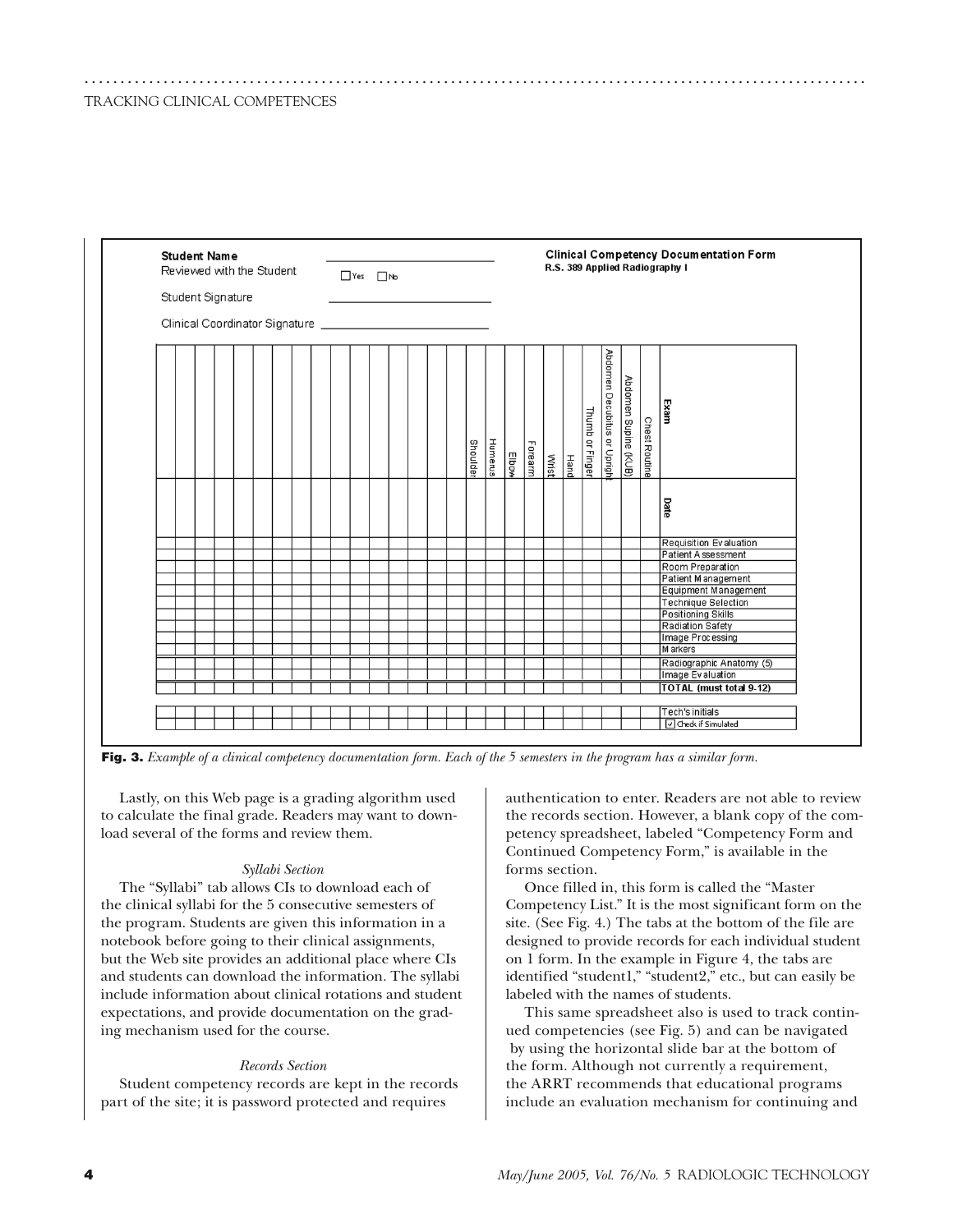**HOBBS** 



.............................................................................................................

**Fig. 4.** *Master competency list. This is the most important form on the site. This form is partially filled in and shows the number of competency and elective competency exams completed. Boxes connected by a line demonstrate the use of the function "count." Note the individual student tabs at the bottom of the worksheet. In this example, the student has completed 14 competencies and 1 elective competency. The general patient care dates are excluded from this calculation.*

terminal competency to assure students maintain proficiency during the course of the program.<sup>7</sup> This spreadsheet also helps document these continued competency exams.

Initially, the information for the spreadsheet is captured via a paper mechanism. Ultimately the data is electronically archived and printed for the student's academic file. As a side note, this spreadsheet was not used previously at the university. It was created specifically for the purpose of providing a single electronic file to track all students. Therefore, this Web-based system has not reduced the paper work required to document competencies. The spreadsheet is still

printed and a hard copy is kept. Regardless, the new system has been advantageous because data are now more accessible.

# **Record Keeping and Statistical Analysis**

When a competency is completed, the department secretary records the date of completion and updates the Excel file. She is the only person authorized to make official changes to a student record. Subsequently, when an end user downloads a form, it is provided in a read-only format. The form can be printed for review purposes but cannot be changed on the server unless the user has specific authorization to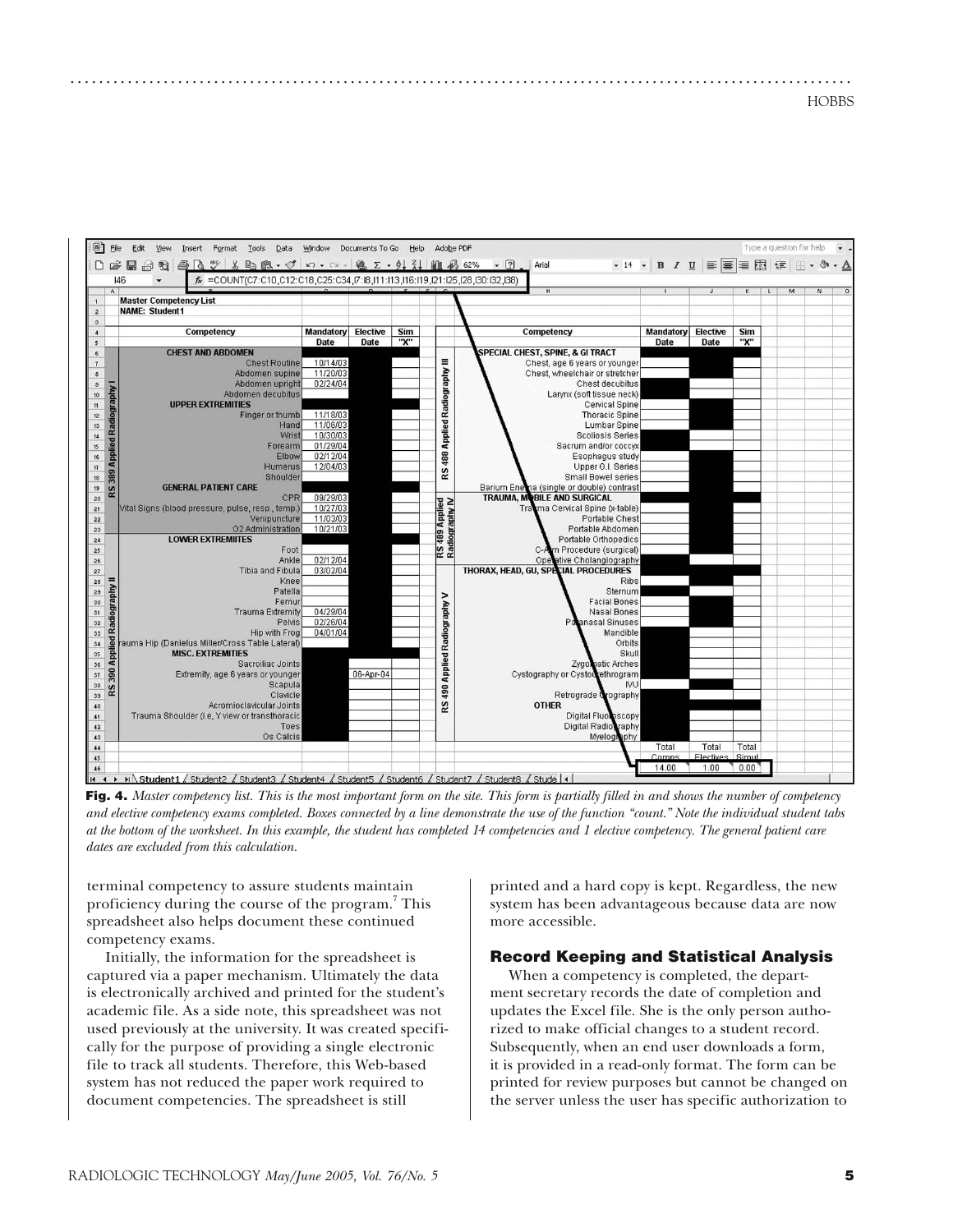| D G B B B B B → B B + O + C + B Σ + 2, X, U B 62% + Q , And - + 14 + B I U E = = E E F D + A + Δ                                                              |                |               |                               |               |   |                                          |               |               |               |          |   |
|---------------------------------------------------------------------------------------------------------------------------------------------------------------|----------------|---------------|-------------------------------|---------------|---|------------------------------------------|---------------|---------------|---------------|----------|---|
| fx Continued Competency List<br>A1<br>$\mathbf{v}$                                                                                                            |                |               |                               |               |   |                                          |               |               |               |          |   |
|                                                                                                                                                               | B              | $\mathbf{c}$  | $\overline{D}$                | E             | F | $\mathbf{G}$                             | H             | $\mathbf{L}$  | J             | $\kappa$ | M |
| <b>Continued Competency List</b><br>$\mathbf{1}$                                                                                                              |                |               |                               |               |   |                                          |               |               |               |          |   |
| 2 NAME:                                                                                                                                                       |                |               |                               |               |   |                                          |               |               |               |          |   |
| <b>Requirements</b><br>$\mathbf{3}$                                                                                                                           | <b>RS 390</b>  | <b>RS 488</b> | <b>RS 489</b>                 | <b>RS 490</b> |   | <b>Requirements</b>                      | <b>RS 488</b> | <b>RS 489</b> | <b>RS 490</b> |          |   |
| $\ddot{\phantom{a}}$                                                                                                                                          | (8) Req.       |               | (10) Req. (10) Req. (10) Req. |               |   |                                          |               |               |               |          |   |
| Chest routine 01/22/04<br>$\overline{\phantom{a}}$                                                                                                            |                |               |                               |               |   | Esophagus Study                          |               |               |               |          |   |
| Abdomen supine<br>6                                                                                                                                           |                |               |                               |               |   | Upper G.I. Series                        |               |               |               |          |   |
| Abdomen upright 02/24/04<br>$\mathbf{r}$                                                                                                                      |                |               |                               |               |   | <b>Small Bowel Series</b>                |               |               |               |          |   |
| Abdomen decubitus 04/20/04<br>$\delta$                                                                                                                        |                |               |                               |               |   | Barium Enema (single or double) contrast |               |               |               |          |   |
| Finger or thumb 02/24/04<br>$\mathbf{s}$                                                                                                                      |                |               |                               |               |   | RS 488 select from the above             |               |               |               |          |   |
| 10                                                                                                                                                            | Hand 02/05/04  |               |                               |               |   |                                          |               |               |               |          |   |
| 11                                                                                                                                                            | Wrist 04/06/04 |               |                               |               |   | Chest decubitus                          |               |               |               |          |   |
| Forearm<br>12                                                                                                                                                 |                |               |                               |               |   | Larynx (soft tissue neck)                |               |               |               |          |   |
| 13                                                                                                                                                            | Elbow 02/12/04 |               |                               |               |   | <b>Scoliosis Series</b>                  |               |               |               |          |   |
| Humerus 04/22/04<br>14                                                                                                                                        |                |               |                               |               |   | Sacrum and/or coccyx                     |               |               |               |          |   |
| Shoulder 03/09/04<br>15                                                                                                                                       |                |               |                               |               |   |                                          |               |               |               |          |   |
| RS 390 select from above<br>16                                                                                                                                |                |               |                               |               |   | Trauma Cervical Spine (x-table)          |               |               |               |          |   |
| Foot<br>17                                                                                                                                                    |                |               |                               |               |   | Portable Chest                           |               |               |               |          |   |
| Ankle<br>18                                                                                                                                                   |                |               |                               |               |   | Portable Abdomen                         |               |               |               |          |   |
| Tibia and Fibula<br>19                                                                                                                                        |                |               |                               |               |   | Portable Orthopedics                     |               |               |               |          |   |
| Knee<br>20                                                                                                                                                    |                |               |                               |               |   | C-arm Procedure (surgical)               |               |               |               |          |   |
| Patella<br>21                                                                                                                                                 |                |               |                               |               |   |                                          |               |               |               |          |   |
| Femur<br>22                                                                                                                                                   |                |               |                               |               |   | Operative Cholangiography                |               |               |               |          |   |
| Trauma Extremity<br>23                                                                                                                                        |                |               |                               |               |   |                                          |               |               |               |          |   |
| Pelvis<br>24                                                                                                                                                  |                |               |                               |               |   | RS 489 select from the above             |               |               |               |          |   |
| Hip with Frog<br>25                                                                                                                                           |                |               |                               |               |   | Ribs                                     |               |               |               |          |   |
| Trauma Hip (Danielus Miller/Cross Table Lateral)<br>26                                                                                                        |                |               |                               |               |   | <b>Facial Bone</b>                       |               |               |               |          |   |
| 27                                                                                                                                                            |                |               |                               |               |   | Nasal Bones                              |               |               |               |          |   |
| Sacrollac Joints<br>28                                                                                                                                        |                |               |                               |               |   | <b>Paranasal Sinuses</b>                 |               |               |               |          |   |
| Extremity, age 6 years or younger<br>29                                                                                                                       |                |               |                               |               |   | IVU                                      |               |               |               |          |   |
| Scapula<br>30                                                                                                                                                 |                |               |                               |               |   |                                          |               |               |               |          |   |
| Clavicle<br>31                                                                                                                                                |                |               |                               |               |   | Sternum                                  |               |               |               |          |   |
| Acromioclavicular Joints<br>32                                                                                                                                |                |               |                               |               |   | Mandible                                 |               |               |               |          |   |
| Trauma Shoulder (I.e., 'Y' view or transthoracic<br>33                                                                                                        |                |               |                               |               |   | Orbits                                   |               |               |               |          |   |
| Toes<br>34                                                                                                                                                    |                |               |                               |               |   | Skull                                    |               |               |               |          |   |
| <b>OsCalcis</b><br>35                                                                                                                                         |                |               |                               |               |   | Zygomatic Arches                         |               |               |               |          |   |
| 36                                                                                                                                                            |                |               |                               |               |   | Cystography or Cystourethrogram          |               |               |               |          |   |
| Chest, age 6 years or younger<br>37                                                                                                                           |                |               |                               |               |   | Retrograde Urography                     |               |               |               |          |   |
| Chest, wheelchair or stretcher<br>38                                                                                                                          |                |               |                               |               |   | Digital Fluoroscopy                      |               |               |               |          |   |
| Cervical Spine<br>33                                                                                                                                          |                |               |                               |               |   | Digital Radiography                      |               |               |               |          |   |
| <b>Thoracic Spine</b><br>40                                                                                                                                   |                |               |                               |               |   | Myelography                              |               |               |               |          |   |
| Lumbar Spine<br>41                                                                                                                                            |                |               |                               |               |   | RS 490 select from the above             |               |               |               |          |   |
| 42                                                                                                                                                            |                |               |                               |               |   |                                          |               |               |               |          |   |
| Shaded areas are elective exams<br>43                                                                                                                         |                |               |                               |               |   |                                          |               |               |               |          |   |
| 44                                                                                                                                                            | <b>RS 390</b>  |               |                               |               |   |                                          | <b>RS 488</b> | <b>RS 489</b> | <b>RS 490</b> |          |   |
| <b>Total Continued Competencies 9.00</b><br>45<br>It ( F ) NStudent1 / Student2 / Student3 / Student4 / Student5 / Student6 / Student7 / Student8 / Stude   4 |                |               |                               |               |   | <b>Total Continued Competencies 0.00</b> |               | 0.00          | 0.00          |          |   |

.............................................................................................................

**Fig. 5.** *Continued competency list. This form is an extension of the master competency list. It is partially filled in with 9 continued competency exams completed.* 

make changes. It is important to designate 1 person to officially update student data, thus reducing duplication errors. Additionally, the department secretary is the only person authorized to upload the data to the secure area of the server. This process occurs at mid term and at finals week, but could happen at any set interval.

#### *Statistical Analysis*

All competency spreadsheets were designed to provide statistical analysis of each student's competencies. An example is the use of the function "count." (See Fig. 4.) This function keeps a running total of the number of competencies completed by the student. Likewise, the same approach is used to track electives, simulations and continued competency exams. This

system gives faculty members the ability to view student records at any time and to know exactly how many competencies of each category have been completed. This can be especially beneficial if reviewing the competencies from a remote location.

# **Server Considerations**

After choosing the software and designing and constructing the Web Site, the next consideration was placing the site on a server that would be easily accessible yet provide password authentication. The confidential nature of student information mandated a secure environment. WebCT (WebCT, Inc, Lynnfield, Mass) was chosen to house the Web site because it met these requirements and because faculty members were familiar with the software. WebCT is a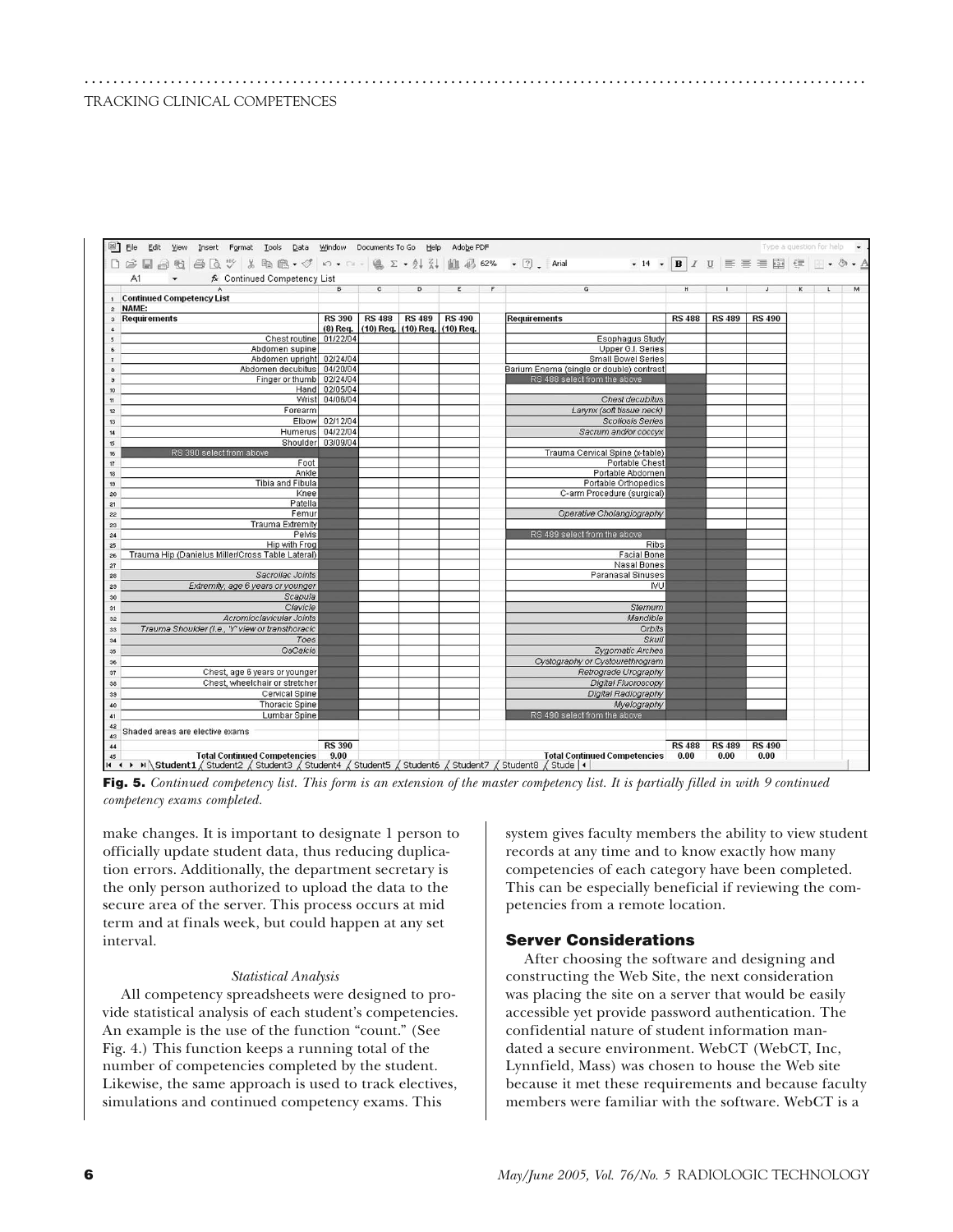course management software that enables educators to create online instructional material by generating Web pages from data they enter into the program's templates.13 The software provides an infrastructure for the CIs to enter a secure Web site, thus gaining access to the forms needed to track student competencies.

Housing the Web Site in this secure environment succeeded, but with time the method proved inefficient and difficult to manage. Initially, the WebCT software allowed the designer the ability to provide CIs access to the course because CIs could be added easily. As revisions to the WebCT software occurred, the capability of adding students was taken away from the course designer, and CIs needed to be registered as students in the universal WebCT database before access to the course was allowed. It became an aggravation to the WebCT administrator to add the CIs to the database because it entailed recording nonstudents as students. Because of this difficulty, WebCT lacked practicality and was abandoned.

#### *Alternative Approach*

Subsequently, the Web site was moved to an area on the server that could be accessed by anyone given the proper URL. Likewise, confidentiality of student data was maintained by using a secure portion of the site to provide password protection. This allowed CIs access to the data and preserved confidentiality of student information. Additionally, the problems associated with WebCT access restrictions were eliminated.

An advantage of moving the Web site from the WebCT software became immediately apparent. Records that were not of a confidential nature could be posted on a less secure portion of the same site for access by anyone who knew the URL. This was not possible when the Web site was housed using WebCT because the data were located in a secure setting. A majority of the information is not confidential and does not require authentication to access; therefore, this information is now more available to a wider audience such as administrators and other faculties.

#### *Password Protection*

A perceived difficulty with implementation was setting up a password-protected Web site. However, this is easily done with the help of a computer analyst. It is fundamentally a matter of setting access permissions on the server for those who are authorized to view the information. When a user has access to the secure portion of

the site, the forms are easy to look at and can be downloaded, viewed and printed with Microsoft Word, Excel or Acrobat Reader.

## **Diverse Utilization**

.............................................................................................................

Assessment must be documented; consequently, the Web-based tracking system demonstrated in this article could be used in a variety of circumstances. The design provides a mechanism to document cognitive and psychomotor skills of students, but with slight modifications may prove beneficial in other scenarios. For example, JCAHO requires that clinical competence be evaluated for all medical imaging staff and holds department managers accountable for ensuring that staff competency is assessed, maintained, demonstrated and continually improved.14 With this increasing focus on health care practitioner performance and the JCAHO requirements to meet patient-focused and performance-based standards, this method of tracking student competencies could be used to track and document competencies of staff radiographers.

Managers would agree that, "[t]he legal and financial implications of employee performance and safe practice in a rapidly changing practice environment *make continuing professional competence a major concern* for all providers and health care organizations [italics added]."15 The Web aspect of the design could be limited to an organization's intranet or to a specific computer and adapted to meet individual needs of a department.

#### **Future Possibilities**

The design of this tracking system could have a more extensive application than investigated in this article. This Web-based system could be used in conjunction with a personal digital assistant (PDA) to track competencies. A small handheld device, the PDA has become useful for recording and retrieving information at the point of patient care. A good example is the University of South Florida Athletic Training Education Program. This program uses PDAs to document clinical competencies performed by students.16

Additionally, commercial software is available for PDAs that allows synchronization of word processing, spreadsheet and databases.<sup>17</sup> Software could be used in conjunction with PDAs to update competencies at the clinical sites. Data could then be synchronized with the central Excel file housed at the university, an operation called a "hotsync."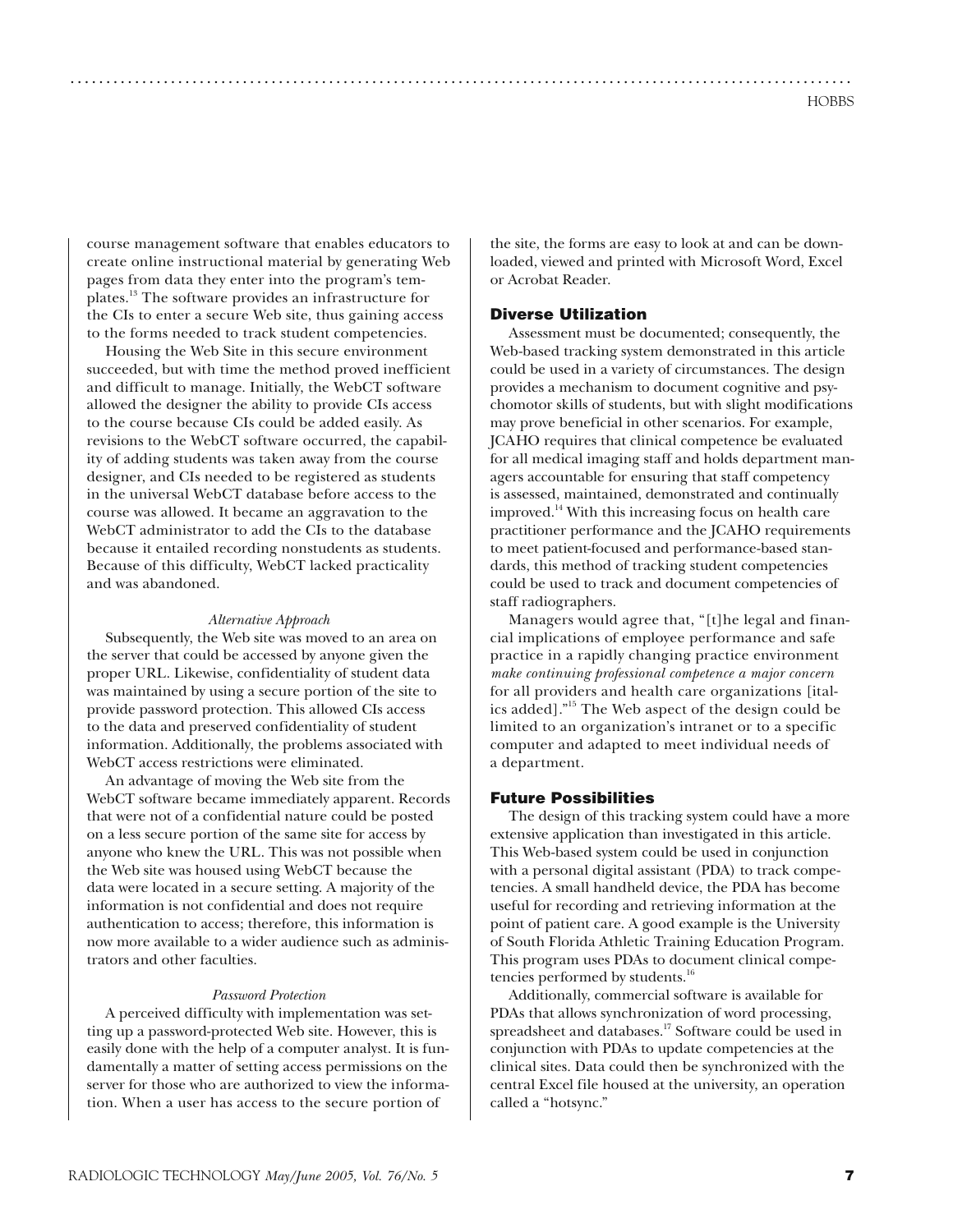This process has not been attempted locally because of certain restrictions, including purchasing PDAs for CIs, performing hotsyncs at the university and performing hotsyncs on the Internet. Though it may be possible to justify the expense for the PDAs, synchronization would require either bringing the PDAs to the university for the hotsync or performing the hotsync remotely online. Unfortunately, performing hotsyncs at the university would be difficult because CIs do not routinely travel to the campus. They are not employed by the university, and one clinical site is 70 miles away from campus. The next option, performing an Internet hotsync, would be an alternative, but it would be difficult to implement.18 Regardless, an option exists for CIs to remotely hotsync data online, thus eliminating the necessity of traveling to the campus. Again, these possibilities have not been evaluated, but provide future areas for exploration.

#### **Conclusion**

Tracking learner behavior and assessing learner comprehension can now be done in ways that were nearly impossible even a few years ago. $19$  Though there are many different approaches to document competency, the Web-based system demonstrated in this article is innovative, sensible and relatively easy to adopt. At the culmination of the program, the competency and continued competency forms are printed and filed in the student's permanent record. In addition, the electronic files are archived for future retrieval at the user's discretion. This method is inexpensive and fulfills the required objectives.

Furthermore, the records uploaded to the Web server can be determined by the individuals maintaining and using the information. Likewise, it is not imperative to use Word or Excel software. Potential developers may consider using a database such as Microsoft Access or one of the scripting databases available for the Web.

A disadvantage of this method is that it does not decrease the amount of paper work required to document competency. This was disheartening to developers, but the benefits of the Web site overshadow this disadvantage. The ease and quickness with which student records can be accessed and the ability to retrieve the data from any location outweighs shortcomings associated with this methodology.

Lastly, future research involves the use of PDAs to track clinical competencies and deliver the data to the Web site via a hotsync process. This would require working out complications associated with the hotsync operation. Nevertheless, these efforts may prove beneficial to some organizations.

This method of using the Web to track clinical competencies may be helpful to other radiologic sciences programs. Furthermore, an astute department director may find this method useful for other purposes. In any case, the developers have found that the virtual Web site is beneficial and an integral part of the program.

#### **References**

.............................................................................................................

- 1. Ashworth P, Morrison P. Problems of competence-based nurse education. *Nurs Edu Today*. 1991;11:256-260.
- Bradshaw A. Defining 'competency' in nursing (part I): a policy review. *J Clin Nurs.* 1997;6:347-354.
- 3. While AE. Competence versus performance: which is more important? *J Advan Nurs.* 1994; 20(3):525-531.
- 4. Ricci MA, Beardall RW. Documentation of competency: maintaining an outcomes database. *Semin Vasc Surg.* 2002;15(3):191-197.
- 5. Committee on Education − Radiation Therapy. Competency profile radiation therapy. 2nd ed. 2002. Available at: http://camrt.ca/english/certification. Accessed October 20, 2004.
- 6. Martin L, Saperson K, Maddigan B. Residency training: challenges and opportunities in preparing trainees for the 21st century. *Can J Psychiatry.* 2003;48(4):225-231.
- 7. American Registry of Radiologic Technologists. Radiography clinical competency requirements. Available at: www.arrt.org/Web/education/CompReqs/ RADCompReqs.pdf. Accessed October 11, 2004.
- 8. American Registry of Radiologic Technologists. General eligibility for ARRT certification. Available at: www.arrt. org/Web/content.jsp?include=/certification/certgenelig. htm. Accessed October 11, 2004.
- 9. *Comprehensive Accreditation Manual for Hospitals: The Official Handbook.* Oak Park, Ill: Joint Commission on Accreditation of Healthcare Organizations; 1995: 295.
- 10. Cathon D. Competency for administrators, *Radiol Manage.* 1998. Available at: www.ahra.com/AHRAArticles/ AHRAArticles.dll/Show?ID=98. Accessed September 22, 2004.
- 11. American Registry of Radiologic Technology. Practice analysis. Available at: www.arrt.org/Web/content.jsp?include=/ examinations/practiceanalysis/practiceanalysis.htm. Accessed October 12, 2004.
- 12. Dynamic Web Site Programming (Perl, CGI, PHP, mySQL) Web site. Available at: www.taoti.com/faq\_dynamic\_web\_ programming.php. Accessed November 8, 2004.
- 13. WebCT software. WebCT Web site. Available at: www.webct. com/software. Accessed October 26, 2004.
- 14. *Comprehensive Accreditation Manual for Hospitals: The Official*